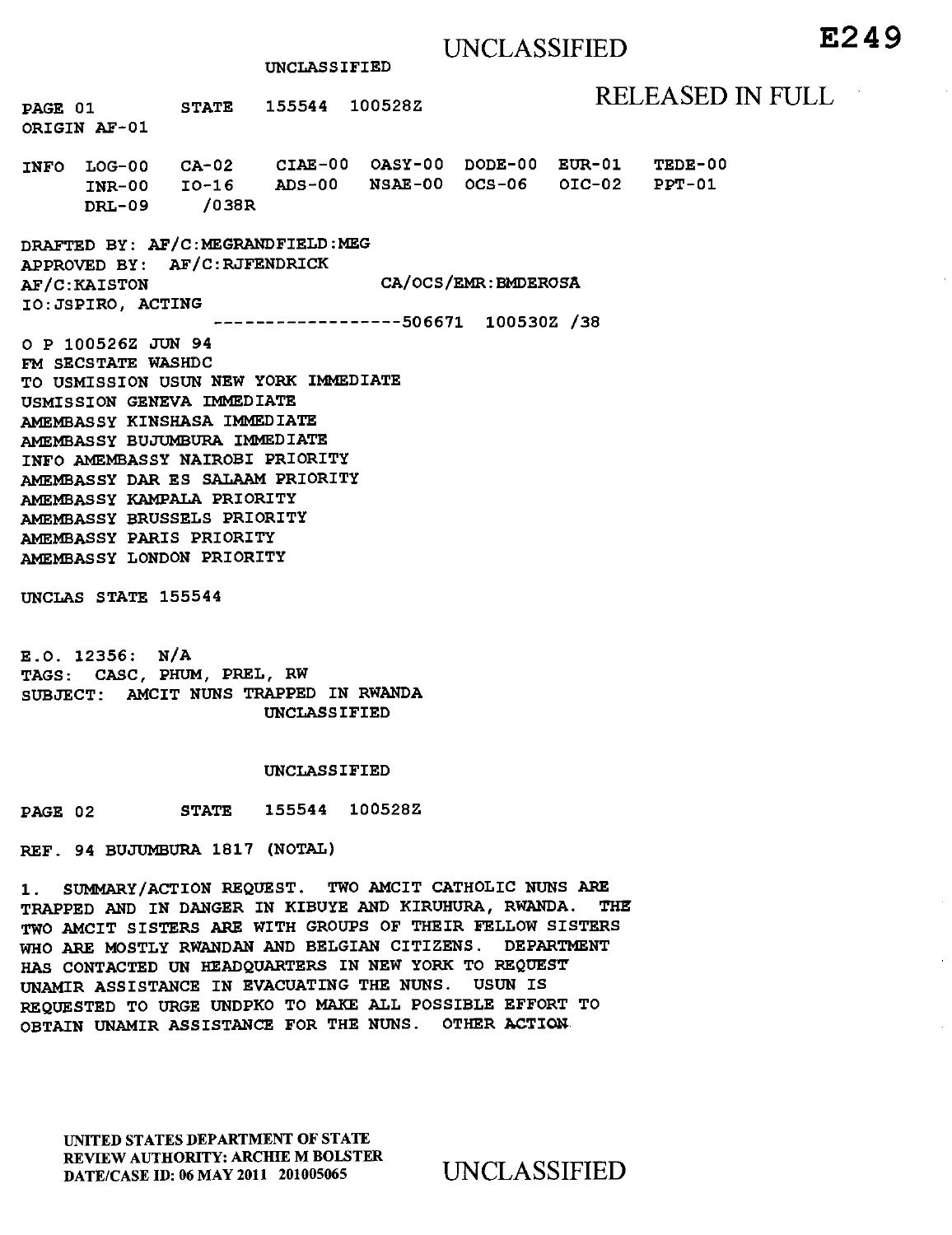ADDRESSEES ARE REQUESTED TO PASS THIS INFORMATION TO UN UNCLASSIFIED AND ICRC OFFICES IN THEIR CITIES AS APPROPRIATE. END SUMMARY/ACTION REQUEST.

2. AF/C WAS CONTACTED LATE AFTERNOON JUNE 9 BY STAFFER LISA ALFRED OF SENATE FOREIGN RELATIONS SUBCOMMITTEE ON AFRICA REGARDING TWO AMERICAN CITIZEN NUNS OF THE CATHOLIC SISTERS OF ST. MARY ORDER WHO ARE TRAPPED AND IN DANGER IN RWANDA. ACCORDING TO INFORMATION RECEIVED FROM THE SISTERS OF ST. MARY OFFICE IN KENMORE, NY, AMCIT SISTER

MARIE JULIANNE FARRINGTON (AKA JOAN FARRINGTON), DOB 1/4/30, US PPT. 062237077, IS CURRENTLY TRAPPED IN RIBuyE, RWANDA, WITH A GROUP OF 23 OTHER NUNS FROM THE SAME ORDER. SISTER MARIE JULIANNE IS THE ONLY AMCIT IN THE GROUP. ONE SISTER IS BRITISH, 5 ARE BELGIAN, AND THE OTHER 17 ARE RWANDANS. KIBUYE IS ON THE SHORE OF LAKE KIVU, ON THE RWANDA/ZAIRE BORDER, SO IT IS POSSIBLE THAT THE SISTERS COULD BE EVACUATED BY BOAT TO ZAIRE.

UNCLASSIFIED

#### UNCLASSIFIED

PAGE 03 STATE 155544 100528Z 3. THE OTHER AMERICAN NUN, SISTER CHARLES MARIA (AKA JEAN SERRAFINO), IS FROM THE SAME SISTERS OF ST. MARY OF NAMUR ORDER. SHE IS BELIEVED TO BE IN KIRUHURA IN THE DIOCESE OF BUTARE (IN SOUTHWESTERN RWANDA, CLOSE TO THE BURUNDI BORDER) WITH A GROUP OF 14 OTHER SISTERS, OF WHOM ONE IS BELGIAN, ONE ZAIROISE AND THE REST RWANDAN.

4. EMBASSY BUJUMBURA CONOFF HAD RECEIVED INFORMATION IN MAY ABOUT THE TWO AMERICAN SISTERS' EFFORTS TO HELP THEIR FELLOW NUNS IN RWANDA(REFTEL). EMBASSY BUJUMBURA OFFICERS REPEATEDLY WARNED MANY AMCIT RELIGIOUS WORKERS WHO PASSED THROUGH BUJUMBURA ABOUT THE DANGER OF ENTERING RWANDA, AND URGED ALL AMERICANS NOT TO ENTER RWANDA. THE ST. MARY'S OFFICE IN NEW YORK TOLD LISA ALFRED THAT THE TWO AMERICAN NUNS HAD BEEN TRYING TO GET THEIR GROUPS OF FELLOW SISTERS OUT OF RWANDA BY BRIBING THEIR WAY THROUGH VARIOUS MILITARY CHECKPOINTS ON THE ROADS. THEY ARE NOW RUNNING OUT OF MONEY AND FOOD AND ARE UNABLE TO CONTINUE, AND HAVE TAKEN REFUGE IN KIBUYE AND KIRUHURA. THE FACT THAT BOTH' GOVERNMENT FORCES AND REBELS HAVE RECENTLY KILLED PRIESTS AND BISHOPS IN RWANDA, INCLUDING THE ARCHBISHOP OF KIGALI, INDICATES THAT RWANDAN COMBATTANTS ARE NOT SHOWING ANY MORE MERCY TO RELIGIOUS WORKERS THAN TO ORDINARY RWANDANS. THE TWO AMERICAN NUNS DO NOT WANT TO LEAVE

### UNCLASSIFIED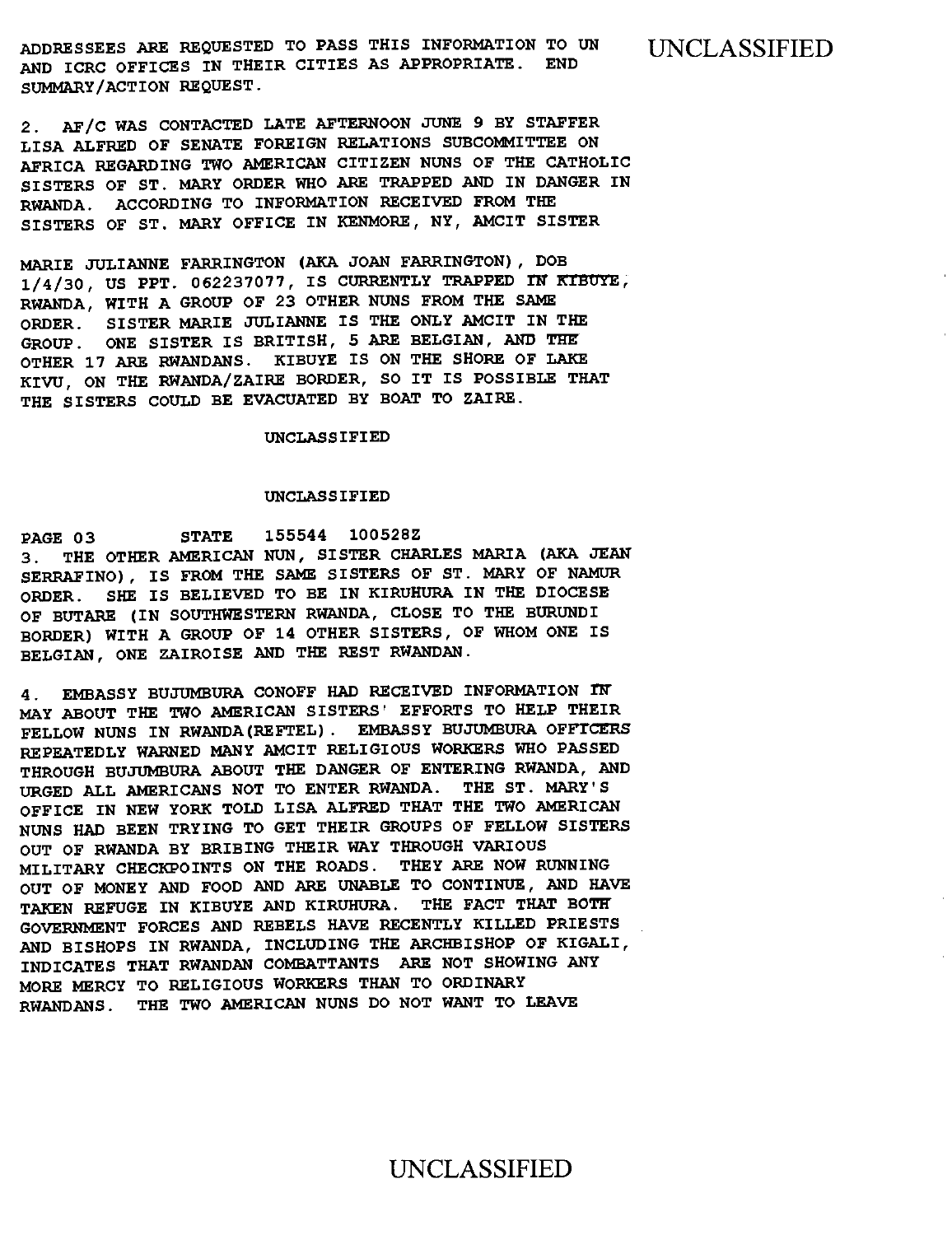**RWANDA WITHOUT THE OTHER SISTERS FROM THEIR ORDER. EVACUATION OF GROUPS WHICH INCLUDE RWANDAN AND BELGIAN CITIZENS COULD BE VERY DANGEROUS.** 

UNCLASSIFIED

**5. UPON RECEIPT OF THE ABOVE INFORMATION, AF/C PASSED ALL OF IT, INCLUDING FAX LETTER FROM ST. MARY'S OFFICE IN NEW YORK WHICH LISTS THE NAMES OF ALL THE NUNS, TO UNDPKO UNCLASSIFIED** 

#### **UNCLASSIFIED**

**PAGE 04 STATE 155544 100528Z OFFICE. AF/C DESK OFFICER SPOKE TO UNDPKO RWANDA DESK OFFICER IZEL RIVERO ABOUT 1900 HRS EST JUNE 9. MS. RIVERO SAID THAT UNAMIR WAS ALREADY AWARE OF SOME OF THE TRAPPED NUNS, BUT NOT ALL, AND THAT SHE WOULD CONTACT UNAMIR IMMEDIATELY TO REQUEST RENEWED EFFORTS TO ARRANGE THEIR EVACUATION. SHE CAUTIONED THAT IT IS VERY DIFFICULT AND DANGEROUS FOR UNAMIR FORCES TO MOVE OUT FROM KIGALI.** 

**6. MS. RIVERO SAID THAT IN THE PAST TWO OR THREE DAYS ICRC HAS BEEN ABLE TO MOVE HUMANITARIAN SUPPLIES BY BOAT FROM ZAIRE INTO WESTERN RWANDA. ICRC HAS ALSO BEEN ABLE TO MOVE CONVOYS OF SUPPLIES FROM BURUNDI INTO RWANDA BY ROAD WITHOUT INTERFERENCE IN THE PAST TWO DAYS. ICRC THUS HAS THE BEST POSSIBILITY OF BEING ABLE TO FIND AND ASSIST THE GROUPS OF TRAPPED NUNS AT KIBUYE AND KIRUHARA. MS . RIVERO** HAS **INSTRUCTED UNAMIR TO COORDINATE WITH ICRC TO TRY TO EVACUATE THE NUNS.** 

**7. FOR USUN NEW YORK. PLEASE KEEP IN CLOSE AND CONSTANT TOUCH WITH UNDPKO OFFICE AND INFORM DEPARTMENT OF ANY INFORMATION OBTAINED ABOUT THE GROUPS OF NUNS.** 

**8. FOR GENEVA. PLEASE CONTACT ICRC HEADQUARTERS**  IMMEDIATELY TO REQUEST THAT ALL ICRC PERSONNEL MAKE ALL **POSSIBLE EFFORT TO EVACUATE THE NUNS AS SOON** AS **IT IS SAFE TO DO SO.** 

**9. FOR KINSHASA. PLEASE PASS THIS INFORMATION TO. ICRC AND UNHCR IN KINSHASA AND GOMA AND REQUEST THAT ALL POSSIBLE EFFORT BE MADE TO FIND AND ASSIST THE GROUP OF UNCLASSIFIED** 

#### **UNCLASSIFIED**

**PAGE 05 STATE 155544 100528Z** 

## UNCLASSIFIED